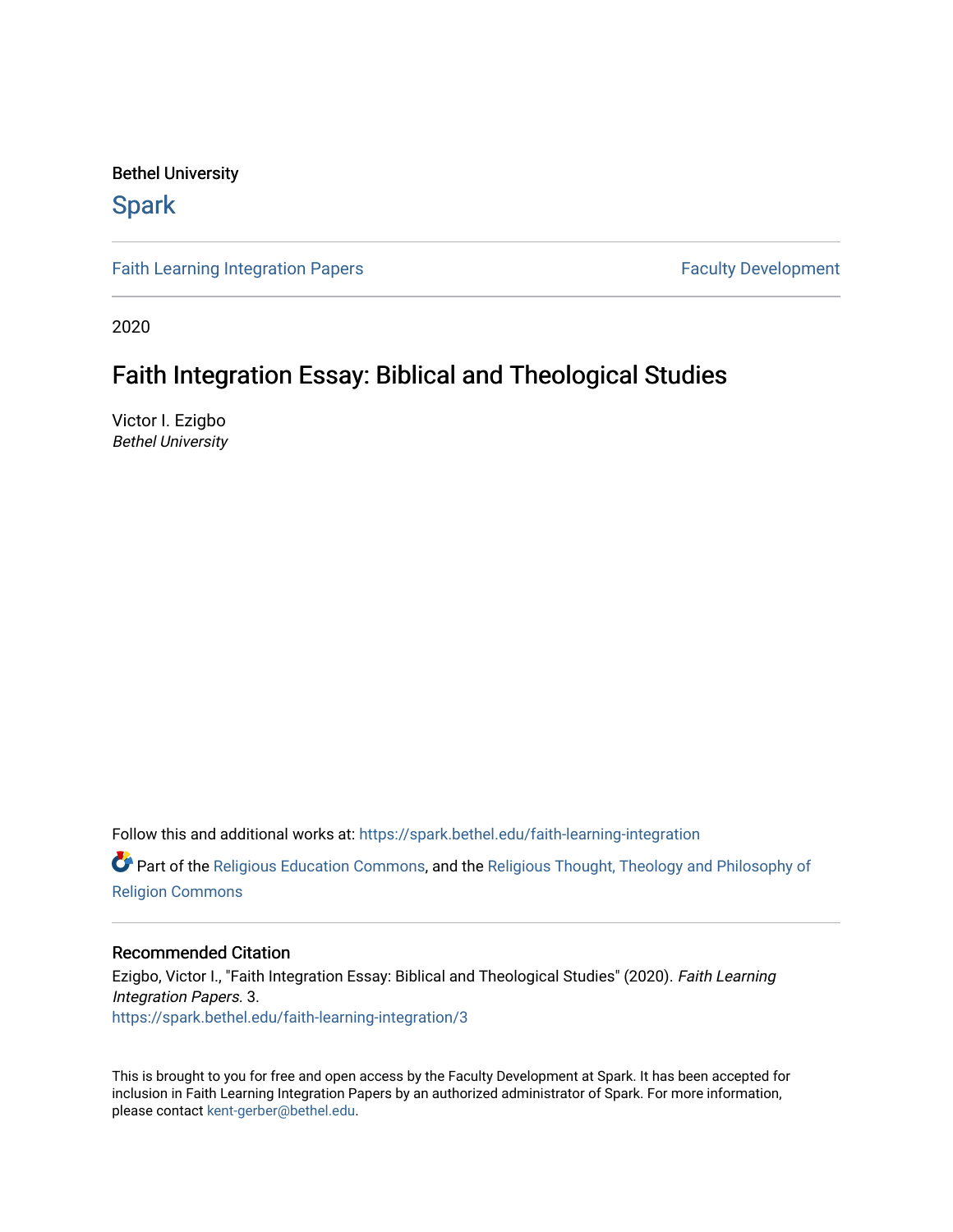# Faith Integration Essay

## Victor I. Ezigbo

# **Introduction**

The term 'faith' is notoriously slippery. Theologians as well as Christians who do not have any formal theological education use the term 'faith' sometimes in competing ways. For example, some use 'faith' as a shield for protecting themselves from people who ask questions about God's existence and actions in the world. For such people, faith opposes reason. They see 'faith' as "an antithesis of reason" and also construe "reason as an intellectual virus that destroys the knowledge of God gained through faith in God's self–revelation."1 Others such as Augustine of Hippo, Anselm of Canterbury, and Karl Barth, however, have construed 'faith' as an act that inspires Christians to seek a deeper understanding of God.<sup>2</sup> For many of these theologians, 'faith' launches Christians into a rigorous inquiry about the mystery of God. 'Faith' does not "obstruct or hinder theological inquiry. Faith welcomes theological tensions and paradoxes."<sup>3</sup>

In soteriology (discourse about salvation), the necessity of 'faith' for benefiting from the Triune God's salvific work has caused great controversies among many ecclesial communities, especially when faith is used in connection with terms such as 'works' and 'justification'. Some theologians contend that God justifies only people who trust (or put their faith) in Jesus Christ as the Savior. Some argue that God justifies people on the basis of Jesus Christ's *faithfulness*. For them, the faithfulness of Jesus Christ is *primary* and people's faith (which flows from Jesus

 <sup>1</sup> Victor I. Ezigbo, *Introducing Christian Theologies: Voices from Global Christian Communities*, vol. 1

<sup>&</sup>lt;sup>2</sup> Augustine, *Confessions*, translated by R. S. Pine–Coffin (London: Penguin, 1961); Augustine, *Tractates on the Gospel of John*, translated by John W. Rettig (Washington, DC: Catholic University of America Press, 1988); Anselm, "Proslogion," in *A Scholastic Miscellany: Anselm to Ockham*, edited by Eugene R. Fairweather, 69–93 (Philadelphia: Westminster Press, 1956); Karl Barth, *Evangelical Theology* (New York: Doubleday Anchor Books, 1964), 36.3 Ezigbo, *Introducing Christian Theologies*, 7.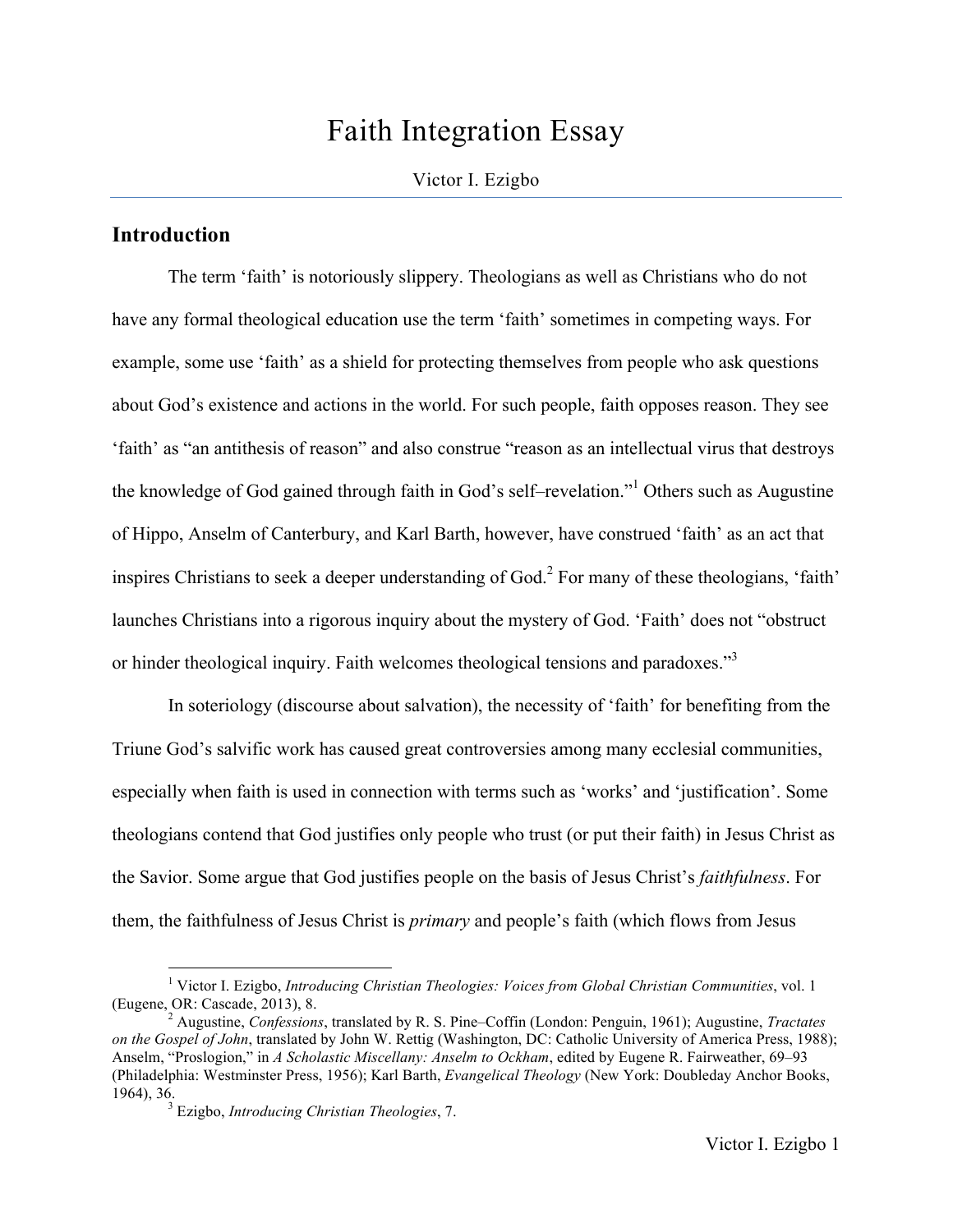Christ's faithfulness) is *secondary*. Others argue that God justifies infants on the account of the church's faith.

In the broader context of theological discourse, I define faith as *the quest grounded in a commitment to the being (God) that human beings do not know exhaustively*. My goal in this essay is not to assess the possibility of producing a rational argument for Christianity's theological truth claims. Some theologians have had great successes in this area.<sup>4</sup> Also, I do not intend to rehearse the old arguments on the relationship between faith and reason. Some theologians and philosophers like Augustine of Hippo, Anselm of Canterbury, Thomas Aquinas, Blaise Pascal, and Pope John Paul II have made significant contributions to the discourse on faith and reason $5$ 

I steer away from the conversation that compares faith and reason for two reasons. First, comparing faith and reason as if they are two distinct *ways of knowing* is misleading. While 'reason' may function as a way of attaining knowledge, 'faith' is an *act of trusting* in a source of knowledge and/ or in the knowledge already attained. To "have faith" in this sense is to put complete trust in one's sources of knowledge or one's knowledge of something or someone—the knowledge that is already gained through one or a combination of the following ways: experience (including revealed knowledge), scientific inquiry, and contemplation (intuition and reasoning).<sup>6</sup> Second, 'reason' can also function somewhat as a 'processor' since it may be used

<sup>&</sup>lt;sup>4</sup> See Alvin Plantinga, *Warranted Christian Beliefs* (New York: Oxford University Press, 2000); Thomas V. Morris, *Our Idea of God: An Introduction to Philosophical Theology* (Downers Grove: InterVarsity Press, 1991).

Augustine, *Confessions*, translated by R. S. Pine–Coffin (London: Penguin, 1961); Augustine, *Tractates on the Gospel of John*, translated by John W. Rettig (Washington, DC: Catholic University of America Press, 1988); Anselm, "Proslogion," in *A Scholastic Miscellany: Anselm to Ockham*, edited by Eugene R. Fairweather, 69–93 (Philadelphia: Westminster Press, 1956); Thomas Aquinas, "Theology, Faith and Reason: On Boethius *On The Trinity*," in *Thomas Aquinas: Selected Writings*, 109–141, edited and translated by Ralph McInerny (London: Penguin, 1998); Blaise Pascal, *Pensées*, translated by A. J. Krailsheimer (London: Penguin, 1966); John Paul II, "Encyclical Letter Fides et Ratio," (1998). <sup>6</sup> For more discussion on the 'ways of knowing,' see Ezigbo, *Introducing Christian Theologies*, 34–35.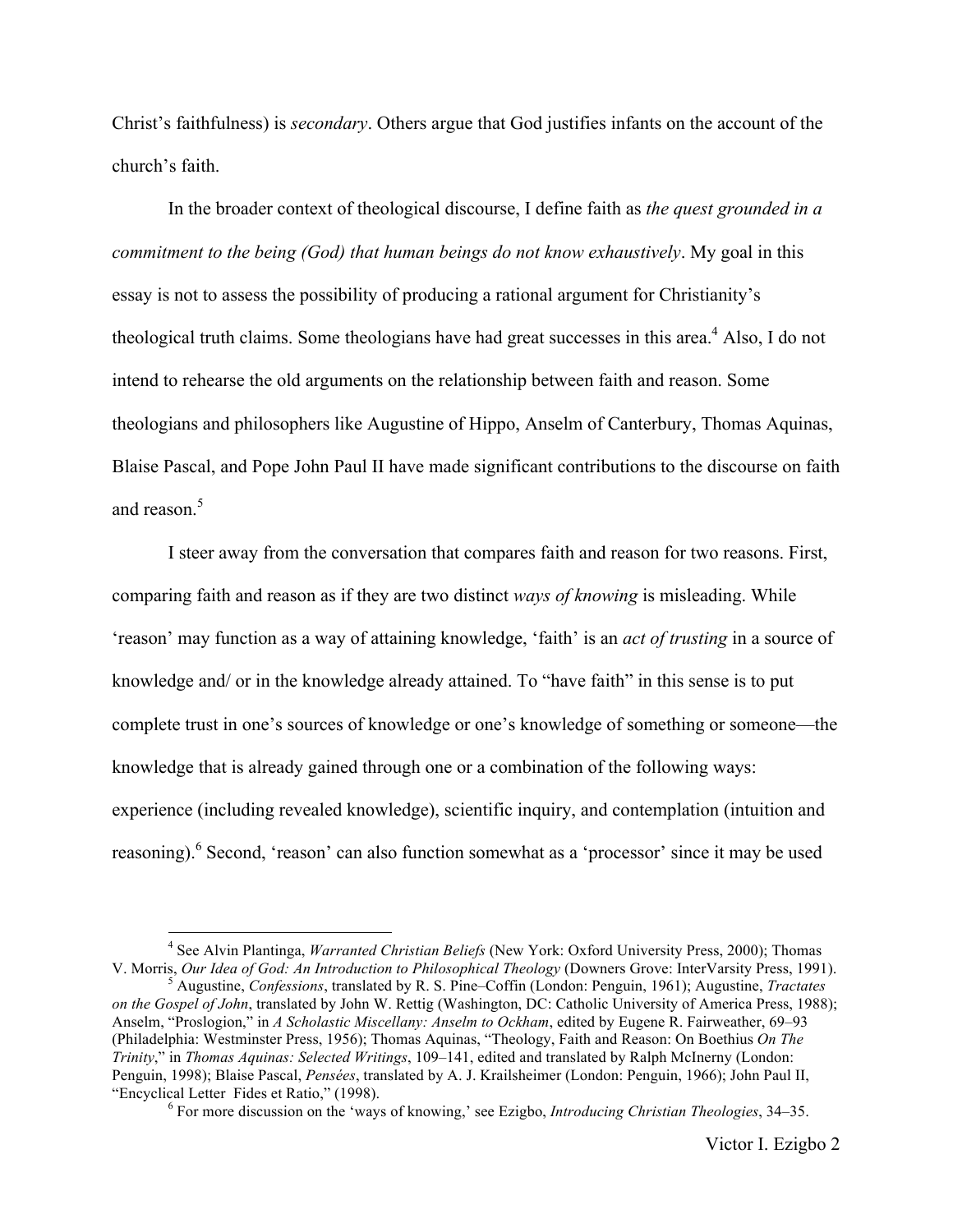to assess and assemble one's knowledge. Therefore, 'reason' is compatible with any of the ways of knowing stated above.

## **Faith, Theology, and Guiding Principles for Theological Reflection**

Theology, like all fields of study, is finite in nature and scope. There are limitations to what theologians can know and say about the world and also about God's modes of being. The following general principles inform my understanding of the relationship between faith and theology.

#### **Faith 'Welcomes' Internal Tensions and Ambiguities**

Anyone who comes into my theology class with the sole expectation to learn how to prove or disprove God's existence in a manner that resolves all theological tensions or ambiguities will be disappointed. I am not suggesting that I do not introduce my students to sophisticated arguments for and against the existence of God. I am equally not suggesting that it is theologically irresponsible to desire a final solution to all theological ambiguities and tensions. Rather, I invite my students to discover through theological reflections that whatever human beings say about God's existence and actions will always remain an 'approximation,' which is prone to errors and distortions. Like all people who reflect on God, theologians write theologies that are prone to (a) say more about what they *expect* God to be and (b) reduce God's actions to a manageable system or order, which betray the mystery of God's modes of being and operation. Having knowledge of the Bible and also inquiring theological education do not guarantee that human beings will always avoid these theological flaws.

Theological tensions and ambiguities are necessary reminders to theologians (and to all believers in God) that they ought to be 'seekers': people who continue to thirst for knowledge of God and also seek a relationship with God even though they may never fully, as finite beings,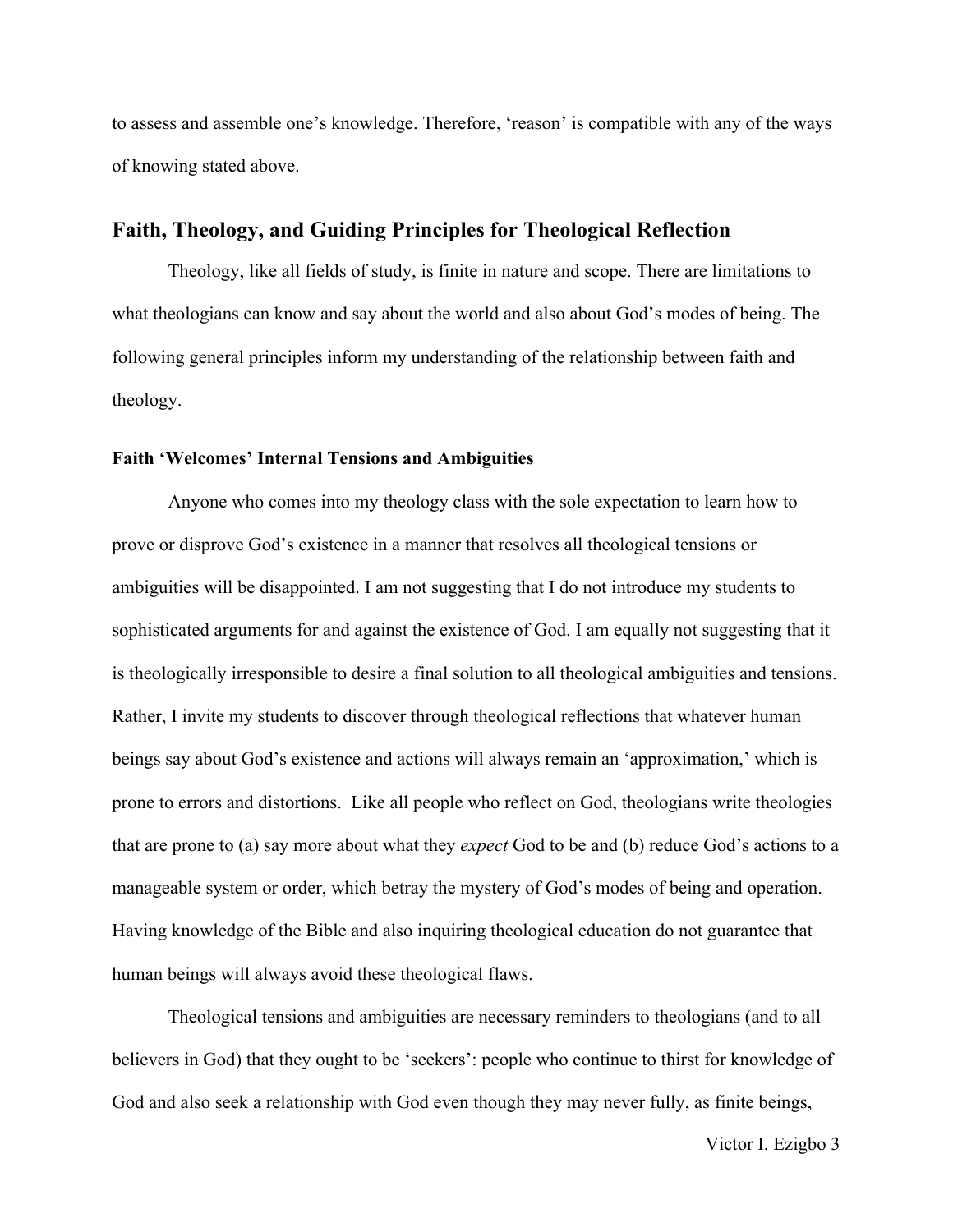know God exhaustively. As Daniel Migliore has noted, "Authentic faith is no sedative for world–weary souls, no satchel full of ready answers to the deepest questions of life. Instead, faith in God revealed in Christ sets an inquiry in motion, fights the inclination to accept things as they are, and continue to call into question unexamined assumptions about God, our world, and ourselves<sup>"7</sup>

### **Theology as an Exercise in Faith**

The question about the relationship between 'faith' and (Christian) theology—my academic discipline—is somewhat redundant. This is because theology is largely an *exercise in faith*. If theology is the discourse about God—the being whose modes of existing and operating in the world are to a great degree a mystery, it follows that human beings can truly do theology only as an *act of faith*. In this context, the term 'faith' is construed, to quote the words of the author of Hebrews, as the "assurance of things hoped for, the conviction of things not seen." (Heb 11:1) But what is the author of Hebrews saying about the relationship between "faith" (*pistis* in Greek) and *hypostasis*, which can be translated as "substance," "title-deed" or "of things" and also the relationship between faith and the invisible world? Is the author saying that faith is itself 'proof' of the existence of "things not seen" (*ou blepomenon* in Greek)? Or is the author saying that "faith gives one certainty and an argument for believing in the existence" of an invisible world?<sup>8</sup>

Faith does not mean in the book of Hebrews an act of 'believing blinding' or continuing to believe when it is plainly seen that *what is believed in* does not exist in reality. For the author of Hebrews, faith is what *assures* Christians of *what they hope for*, which they do not yet see

<sup>&</sup>lt;sup>7</sup> Daniel L. Migliore, *Faith Seeking Understanding: An Introduction to Christian Theology*, 2<sup>nd</sup> ed (Grand Rapids, MI: Eerdmans, 2004), 3.

<sup>&</sup>lt;sup>8</sup> C. R. Hume, *Reading Through Hebrews* (London: SCM Press, 1997), 95.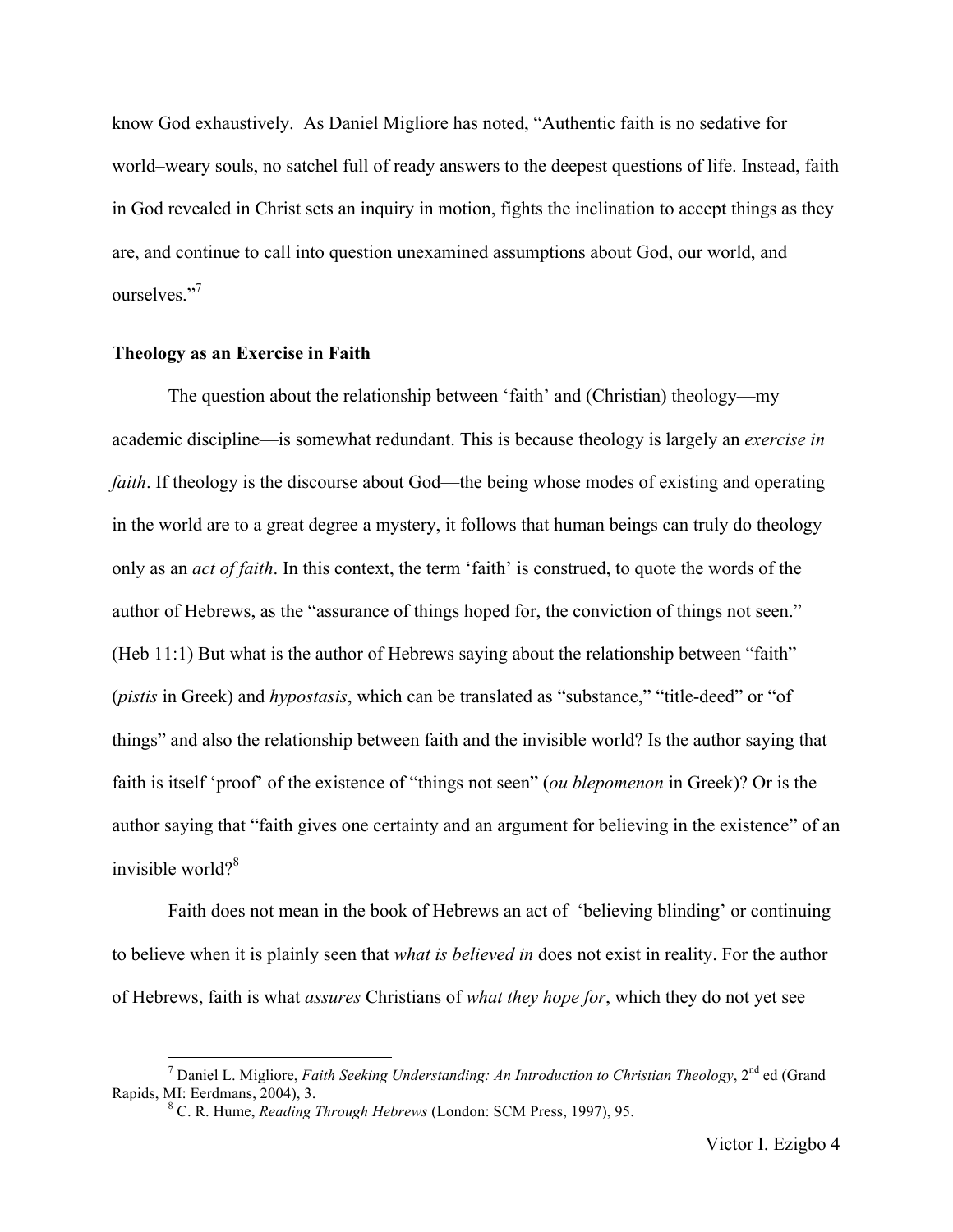fully or understand completely. He writes, "By faith we understand that the worlds were prepared by the word of God, so that what is seen was made from things that are not visible." (Heb 1:2)

Faith propels me, as a Christian theologian, to allow my belief in *the mystery of God to guide my theological reflections* on God's existence, God's action in the world, and God's relationship with God's creation. But what does it mean to allow one's belief in the mystery of God to guide one's theological reflections? It means, in my judgment, to engage in a theological exercise or inquiry with an *asymptotic mindset*: continuing in the pursuit of knowledge of God and God's relation to the world even when it is clear that we can only "know in part" as the Apostle Paul reminded Christians at Corinth (1 Cor 13:9). As such, I do not see the discipline of theology as where all questions about God can be answered without ambiguities or where people can be taught to remove the mystery surrounding God's mode of being and acting in the world.

#### **Faith as Action or Activity**

'Faith' is an *act* (more precisely an activity). Faith is not merely an exercise of believing. Faith is rather an exercise that requires action—a way of believing, behaving, and knowing that confirms to the Triune God's summons to human beings. Therefore, a dichotomous understanding of 'faith' and 'work' as two disparate properties is a theological mistake. James is right to argue that true faith entails action. He writes, "What good is it, my brothers, if a man claims to have faith but has no deeds? Can such faith save him?" He goes on to conclude: "faith by itself, if is it not accompanied by action, is dead." (James 2:15, 17)

To buttress my claim about *faith as an act*, it can be argued the Christian belief in future bodily resurrection implies that God values human life. Also, the belief in bodily resurrection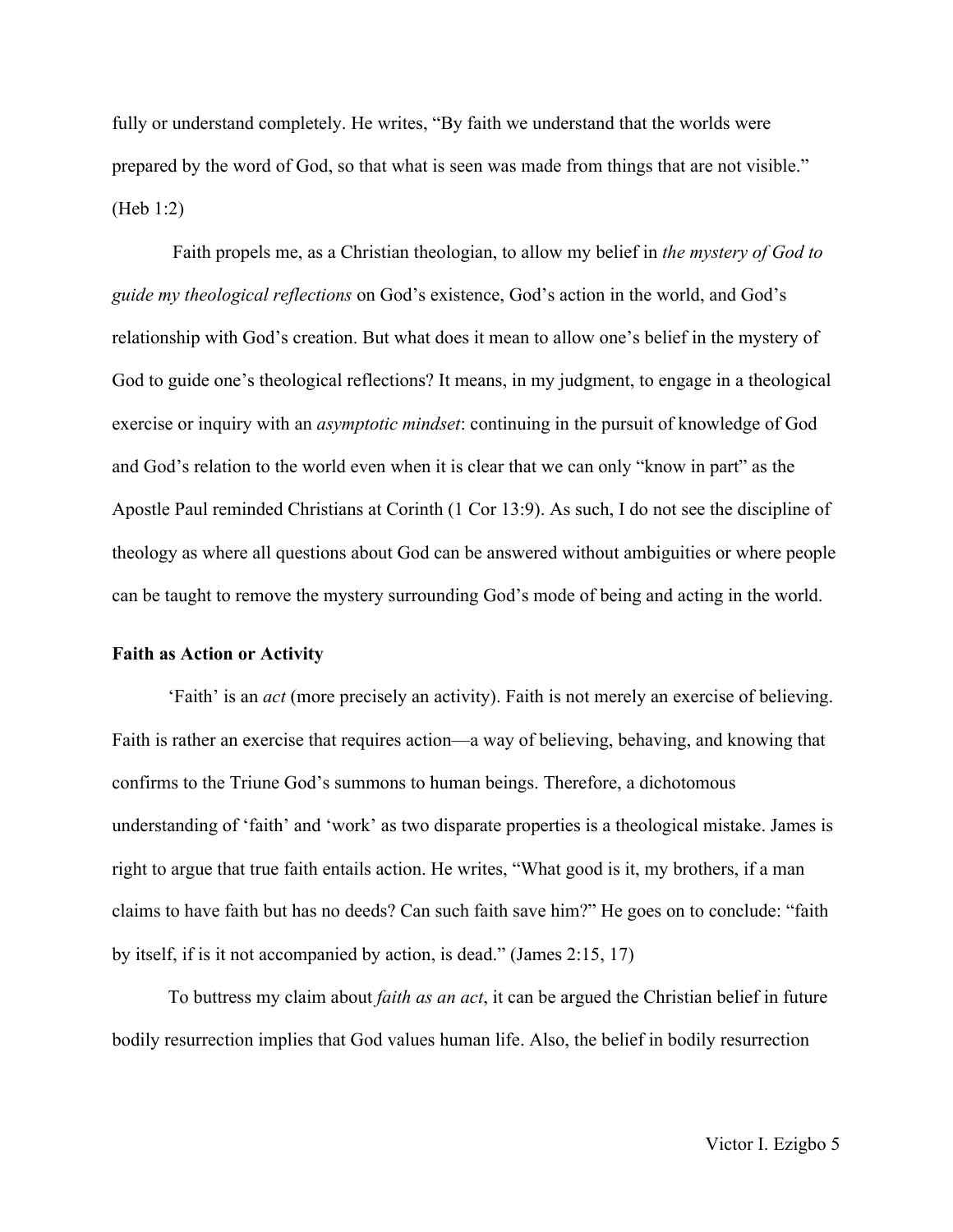ought inspire Christians to care and preserve human life in *this* world. As I have written elsewhere, human life should be understood as:

> 'Fruitfulness and abundance, longevity, communal flourishing, and individual well-being.'**2**But infectious diseases (such as Ebola) make human life meaningless, not worth living. Such diseases remind us of the risk of dissolution of the *being* and *meaning* of human beings. The Christian principle of existing 'in the world but not of the world' does not entail renouncing all involvements in the affairs of the world but rather renouncing the agencies of the world that make human life unworthy of living. The principle invokes a dialectic social ethic that requires social actions in *this* world. Such social actions should be governed by *self–giving*, which includes devoting one's intellectual resources, donating money and materials, and risking one's comfort in order to preserve and make human life worth living. The issue is not merely providing help to the victims of Ebola but rather a deeper task of making our societies uninhabitable for poverty, social inequality, and other agencies that make human life unworthy of living. $9^{\circ}$

If Christians are to care for and also preserve human life in *this* world, theologians have

the responsibility to show how Christianity's gospel is relevant in the public sphere, especially

its relevance to the discussion on how to tackle ideas, beliefs, and actions that make human life

not worth living.

# **Christian Gospel and the Public Sphere**

What is the relationship between the words 'Christian' and 'gospel' in the expression

"Christian gospel"? In answering this question, I will limit my discussion to two observations.

First, the relationship between the words 'Christian' and 'gospel' in the expression

"Christian gospel" is not *genitival*. In other words, Christians are neither the originators of the

gospel nor the owners of the gospel. Since Jesus Christ embodies God's gospel and is, as many

Christians believe, the God incarnate, it follows that the gospel originates from God and is

 <sup>9</sup> Victor I. Ezigbo, "Theology after Ebola? Human Life and Social Responsibility," *Syndicate* 2, Issue 1 (2015), 10.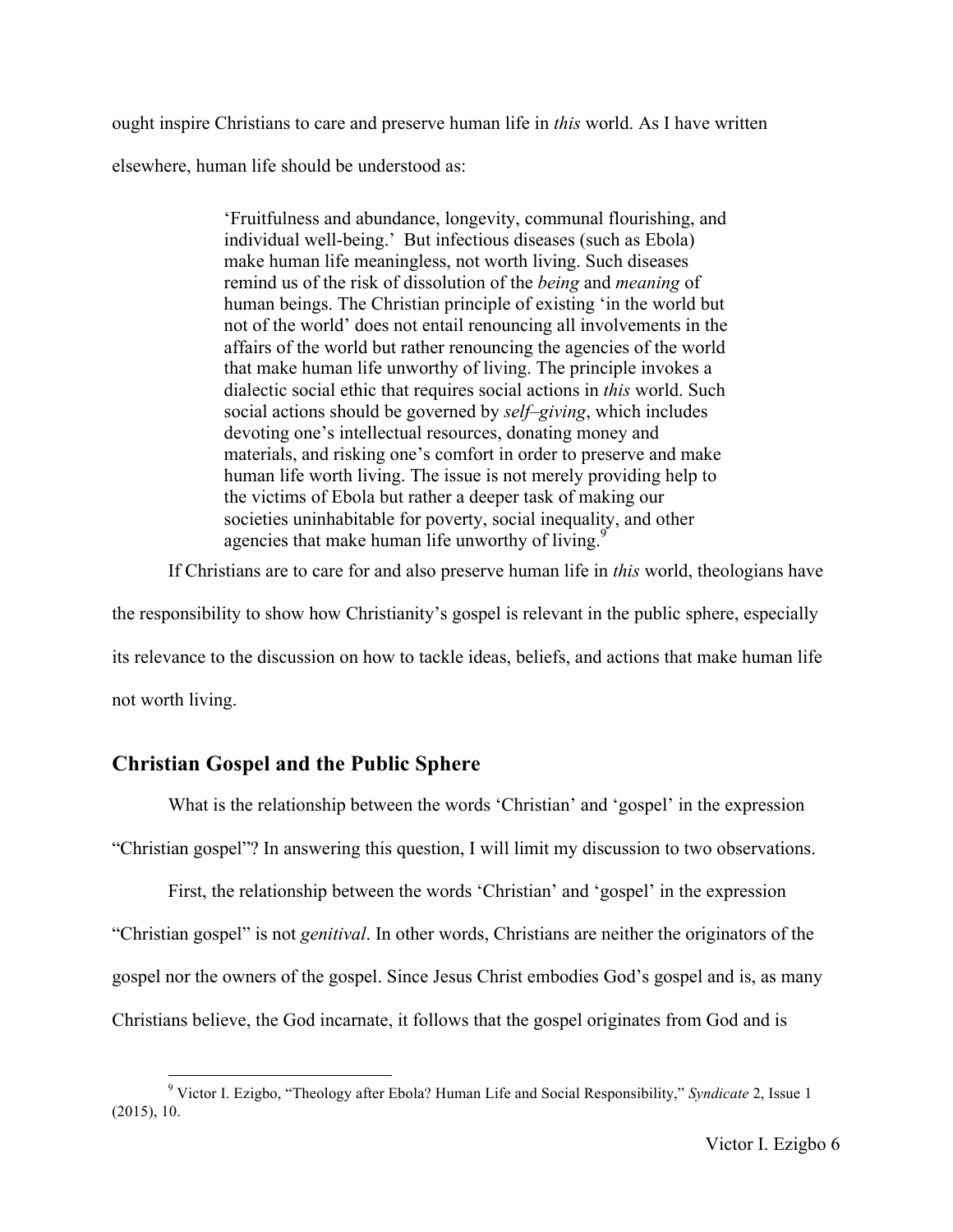owned by God. Therefore, Christians must recognize that Jesus Christ (the embodiment of the 'Christian gospel') is neither bound to their interpretations of him nor their proclamation of his work and significance.

Second, the word 'Christian' relates to the word 'gospel' in the expression "Christian gospel" in an *ambassadorial* sense. Although Christians are not the owners of the gospel, they are commissioned by the Triune God to proclaim God's Son as God's good news to the world. To borrow the words of Matthew, they are to "make disciples of all nations" and also to teach those who have become disciples of Jesus Christ the ways of Christ (Matt 28:18–20). Christians, therefore, are not the prime originators of the content of the gospel. Their main task is proclamation—that is, the task of giving Jesus Christ the liberty to have an "effect on people and on cultures."10 The greatest threat to the Christian gospel today is not the denial of Christians the freedom to proclaim the gospel. Rather, it is Christians' reluctance to give the *gospel the freedom to become God's good news to all cultures and to all people*. Christians are the bearers of the good news (gospel) that they do not own, but which they can make their own. Yet, while they can make the gospel their own, they must not seek to replace the gospel with their own understandings of the gospel. Our domestication of the gospel does not obliterate the otherness of the gospel.

But why describe the gospel's mode of existence in terms of 'otherness'? The primary reason is because God, the owner of the Christian gospel, is *ontologically* different from human beings. Although human beings are made in God's image, they remain humans and not divine beings. Even in the God incarnate—God's act of partnering with humanity in the person of Jesus Christ—God remains partly the *other*. Although God has become one of us in the fullest sense of the term "becoming," human beings have not become God in the fullest sense of the word

 <sup>10</sup> Andrew F. Walls, *The Cross–cultural Process in Christian History* (Maryknoll, NY: Orbis, 2002), 18.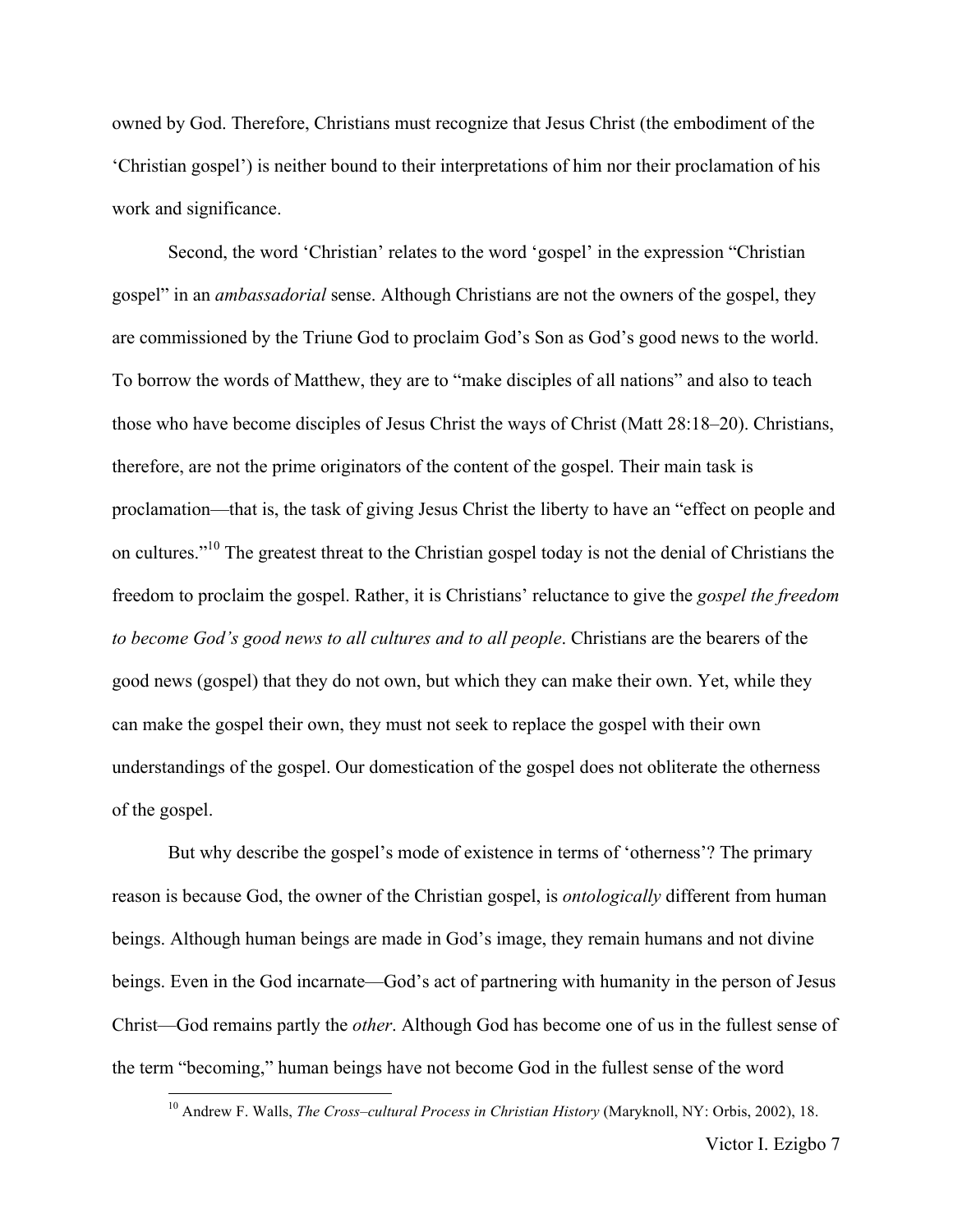"becoming." The theology of *theosis*—becoming like God or participating in the divine life, which is prominent in the Orthodox Churches, is an eschatological reality that has begun in this present life and moving to its future fullness when God will restore all things (Acts 3:21).

The expression "proclaiming the gospel across cultures" invokes the issue of *utility*. If the gospel has nothing useful to say about the temporal and eternal concerns of human beings, then, there is no need to bother proclaiming it in our cultures or in other cultures. The focal concern is whether Christianity has something relevant to offer in dealing with social, cultural, political, and religious problems of a society (such as poverty, terrorism, racism, and casteism). I see the issue of Christianity's utility or usefulness as perhaps the greatest challenge that the majority of Christian communities face in the twenty first century.

Of course, the issue of utility is largely conditioned by the contexts and agendas of individuals, communities, and countries. On the one hand, in countries that can be described as "secular" societies— that is, societies where the belief in God is rigorously challenged and "understood to be one option among others, and frequently not the easiest to embrace,"<sup>11</sup> Christians face the challenge of showing how Christianity's teaching and practices are useful in addressing the issue of the place of God in the affairs of a secular society. Some theologians in North America and in Europe in recent times have devoted enormous efforts to tackle "new atheism"— the atheistic movement that sees religion as irrational, prone to violence, abhors scientific progress, and "destructive of social harmony."<sup>12</sup> On the other hand, in a "religious" society—that is, society "where the belief in God is unchallenged," Christians may face the challenge of showing how Christian values and teaching are not implicated in evil structures in

<sup>&</sup>lt;sup>11</sup> Charles Taylor, *A Secular Age* (Cambridge, MA: Harvard University Press, 2007), 3.<br><sup>12</sup> David Fergusson, *Faith and Its Critics: A Conversation* (Oxford: Oxford University Press, 2009), 9.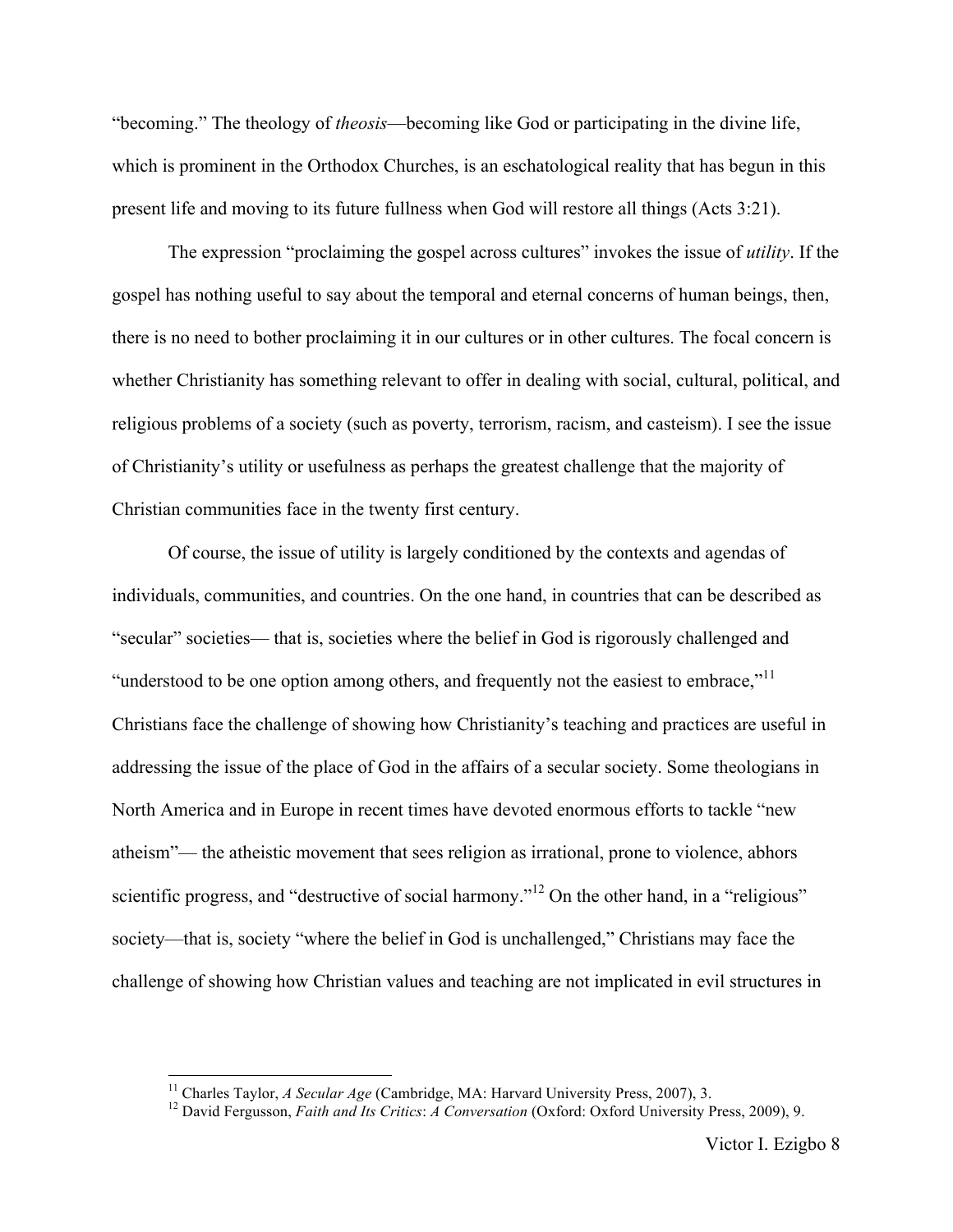their societies. Also, they must show how Christianity can help tackle evil structures in their societies.

The expression "proclaiming the gospel across cultures" also raises the issue of a *mode of engagement*. The primary concern of Christians in this case will be how best to bring the gospel into the public square. Bringing the gospel into the public square requires *embodying* the gospel.

## *Embodying* **the Gospel and Culture in the Public Square**

The task of "proclaiming the gospel across cultures" has some Christological undertones. It implies showing that the life, teaching, experience, and work of Jesus Christ have both temporal and eternal relevance for people of all cultures. This is a particularly difficult task to accomplish for the following three reasons. First, many people now accept the multifariousness of religious experiences. More than ever, people in our era are aware of the presence of competing religious traditions. Many now see Christianity as one among many possible valid religions from which they can choose. Second, many people consider some traditional Christian values as outdated and out of touch with contemporary reality and state of human experiences. For example, many non–Christians as well as some Christians see the Bible as a collection of texts written from and for different contexts that ought not to be taken seriously in addressing contemporary issues such as homosexuality, interreligious dialogues, subjugation of women, and many other social problems. Third, some see Christianity as an intolerant and discriminatory religion. For example, the claim "there is no salvation outside of Jesus," to such people, rules out the possibility of salvation for people of other religions who knowingly reject Jesus Christ as the Savior of the world. People of other religions and some Christians frown at this claim, seeing it sometimes as the seed of religious discrimination and the chief motivation for religious violence.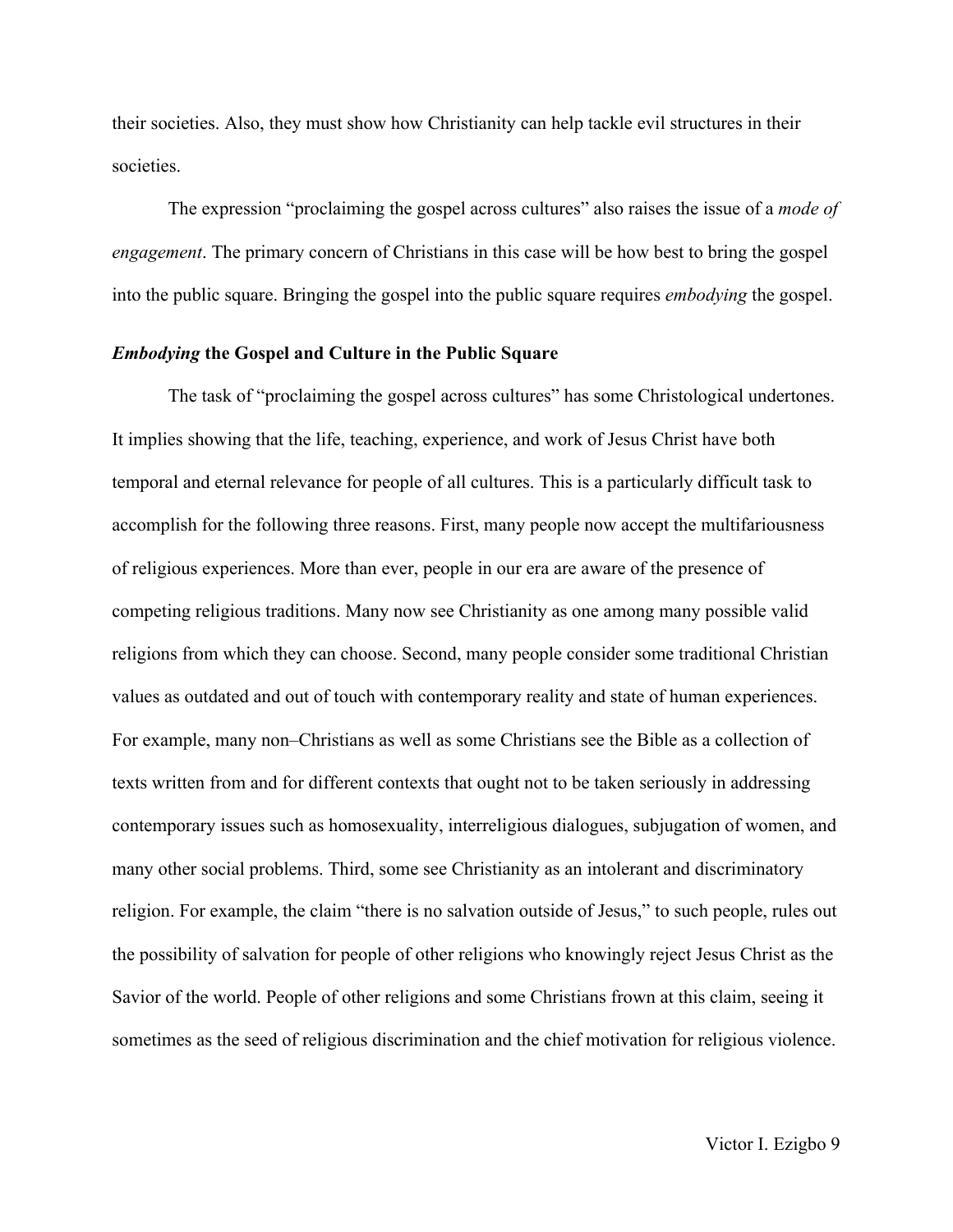Christians must navigate through these three challenges in their attempt to bring the gospel into the public squares of their communities and in the public squares of people of other cultures. Proclaiming the gospel entails making Jesus' person and work *present* in our societies through our words, actions, and attitudes. According to Kevin Vanhoozer, the church's mission is to respond to God's commission: to "actually and actively" participate "in the missions of the Son and Spirit.<sup>13</sup> For Rowan Williams the former Archbishop of Canterbury, "to say that the Church is where Jesus is visibly active in the world is to say both that it shows to the world the face of Jesus that in its own internal life embodies the life of Jesus, flowing between believers." Also Williams writes that each members of the church "becomes fully himself or herself in being the channel of Christ's action to the community—the believing community in the first place, but the whole community of creation as well."<sup>14</sup>

Christians readily make the claim that the "gospel is for the whole world." This is an ambitious claim. Christians who make this claim have the responsibility of showing that the gospel is relevant to all people, in all cultures, and in all times. Such claim also reminds us of the question that haunts Christians who seek to make Jesus relevant in the public square, namely, in what way does Jesus exert his effect on people and cultures through his church? How we answer this question will largely determine how we go about proclaiming the gospel across culture. Here, I am not interested in reviewing H. Richard Niebuhr's five typologies of how Christ relates to culture.<sup>15</sup> But in any serious conversation about the gospel's role in the public square, Christians must show how the church should *engage* and *transform* the public square from Jesus'

<sup>&</sup>lt;sup>13</sup> Vanhoozer, *The Drama of Doctrine*, 72.<br><sup>14</sup> Rowan Williams, *Tokens of Trust: An Introduction to Christian Belief* (Louisville, KY: Westminster<br>John Knox Press, 2007), 135.

<sup>&</sup>lt;sup>15</sup> H. Richard Niebuhr, *Christ and Culture* (New York: Harper and Row, 1951).